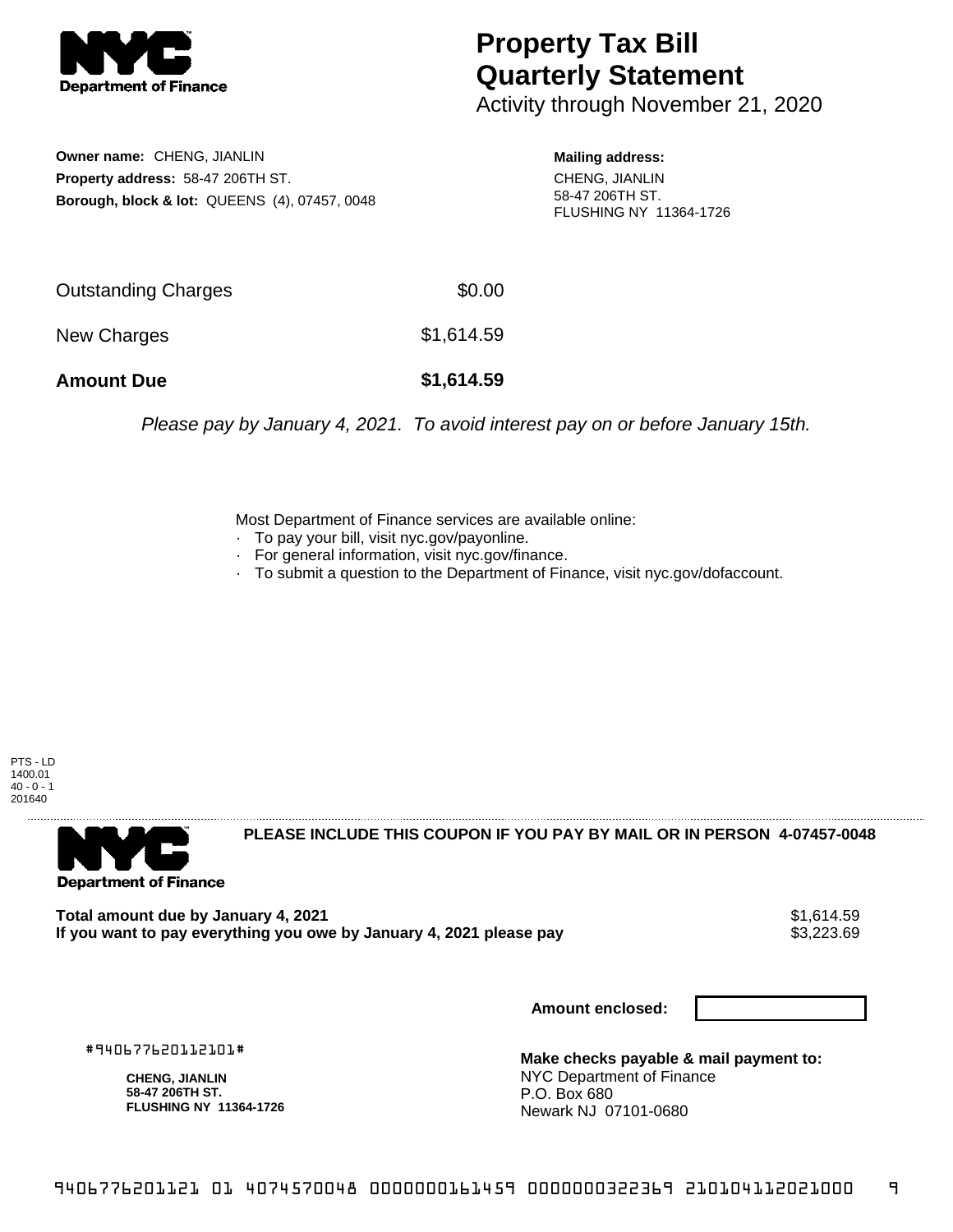

| <b>Activity Date Due Date</b>                                              | Amount                                                                                                         |
|----------------------------------------------------------------------------|----------------------------------------------------------------------------------------------------------------|
|                                                                            | \$0.00                                                                                                         |
| 01/01/2021                                                                 | \$1,634.29                                                                                                     |
|                                                                            | $$-19.70$                                                                                                      |
|                                                                            | \$1,614.59                                                                                                     |
| <b>Activity Date Due Date</b>                                              | Amount                                                                                                         |
| 04/01/2021                                                                 | \$1,634.29                                                                                                     |
|                                                                            | $$-19.70$                                                                                                      |
|                                                                            | \$1,614.59                                                                                                     |
| If you want to pay everything you owe by January 4, 2021 please pay        | \$3,223.69                                                                                                     |
| If you pay everything you owe by January 4, 2021, you would save:          | \$5.49                                                                                                         |
| How We Calculated Your Property Tax For July 1, 2020 Through June 30, 2021 |                                                                                                                |
| Overall                                                                    |                                                                                                                |
| <b>Tax Rate</b>                                                            |                                                                                                                |
| 21.1670%                                                                   |                                                                                                                |
| 21.0450%                                                                   |                                                                                                                |
|                                                                            |                                                                                                                |
|                                                                            | <b>Taxes</b>                                                                                                   |
| \$32,282                                                                   |                                                                                                                |
| \$32,282 x 21.0450%                                                        |                                                                                                                |
| \$6,793.76                                                                 | \$6,793.76                                                                                                     |
| $$-1,410.00$                                                               | $$-296.00**$                                                                                                   |
|                                                                            | \$6,497.76                                                                                                     |
|                                                                            | \$6,537.16                                                                                                     |
| <b>Change In Property Tax Bill Based On New Tax Rate</b>                   | $$ -39.40$                                                                                                     |
|                                                                            | ** This is your NYS STAR tax savings. For more information, please visit us at nyc.gov/finance or contact 311. |

Please call 311 to speak to a representative to make a property tax payment by telephone.

## **Home banking payment instructions:**

- 1. **Log** into your bank or online bill pay website.
- 2. **Add** the new payee: NYC DOF Property Tax. Enter your account number, which is your boro, block and lot, as it appears here: 4-07457-0048 . You may also need to enter the address for the Department of Finance. The address is P.O. Box 680, Newark NJ 07101-0680.
- 3. **Schedule** your online payment using your checking or savings account.

## **Did Your Mailing Address Change?**

If so, please visit us at **nyc.gov/changemailingaddress** or call **311.**

When you provide a check as payment, you authorize us either to use information from your check to make a one-time electronic fund transfer from your account or to process the payment as a check transaction.